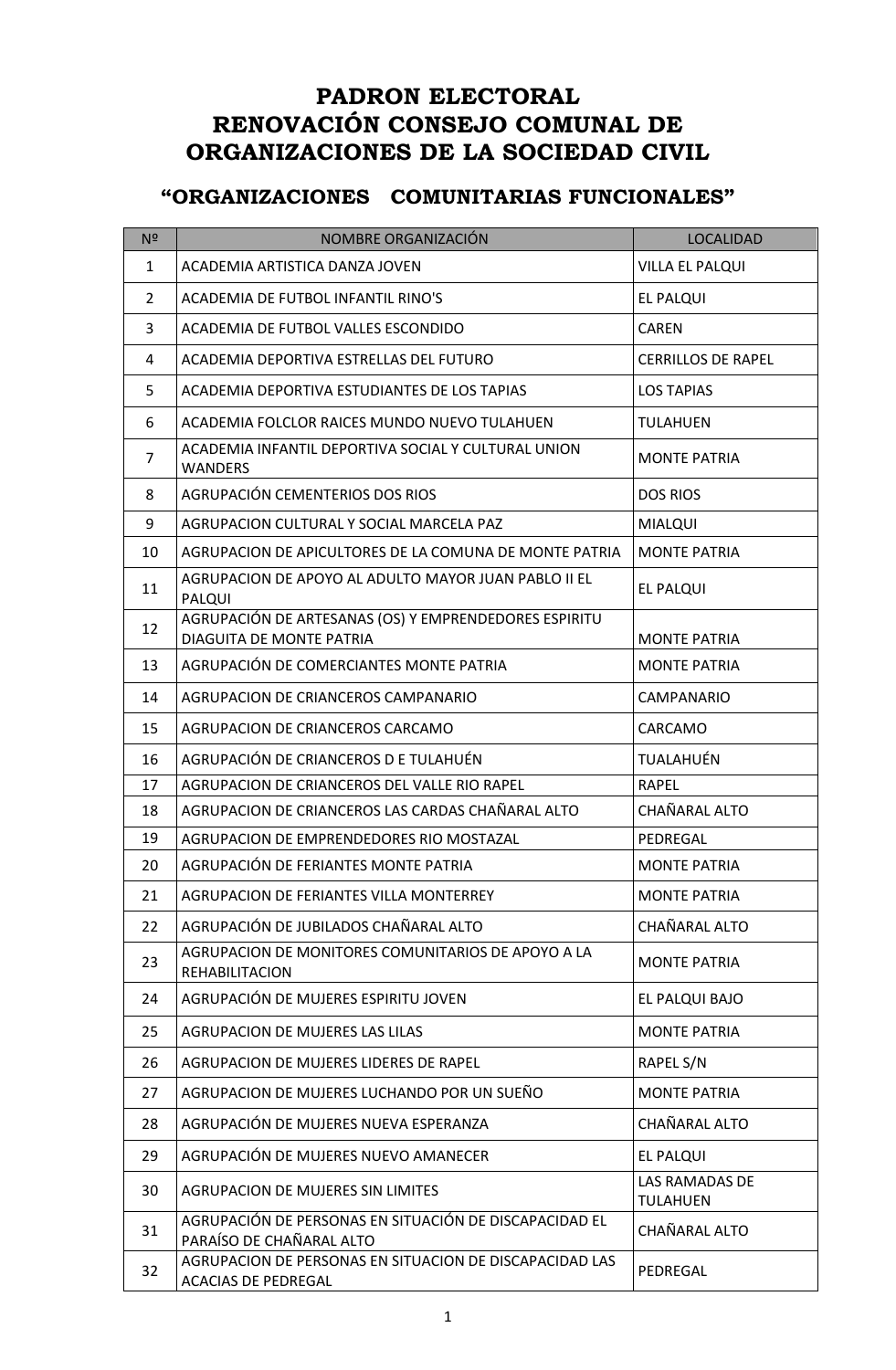| 33 | AGRUPACION DE PERSONAS EN SITUACION DE DISCAPACIDAD LOS<br><b>CONDORES DE TULAHUEN</b> | <b>TULAHUEN</b>     |
|----|----------------------------------------------------------------------------------------|---------------------|
| 34 | AGRUPACION DE PERSONAS EN SITUACION DE DISCAPACIDAD LOS<br><b>JAZMINES</b>             | <b>CAREN</b>        |
| 35 | AGRUPACION DE PESCADORES "LOCOS POR LA PESCA EL PALQUI"                                | EL PALQUI           |
| 36 | AGRUPACION DE PESCADORES ARTESANALES EMBALSE LA PALOMA                                 | <b>MONTE PATRIA</b> |
| 37 | AGRUPACIÓN DE VOLUNTARIADO DE APOYO AL ADULTO MAYOR<br>SANTA RITA DE CASSIA            | EL PALQUI           |
| 38 | AGRUPACION ECOLOGICA YARU WIKA                                                         | <b>CAREN</b>        |
| 39 | AGRUPACIÓN FOLCLORICA AUCAN AYELEN                                                     | VILLA EL PALQUI     |
| 40 | AGRUPACION GREMIAL DE CRIANCEROS DE PEJERREYES                                         | PEJERREYES          |
| 41 | AGRUPACION GUATITA DE DELANTAL Y OBESIDAD                                              | <b>MONTE PATRIA</b> |
| 42 | AGRUPACIÓN ILUSIÓN POR UN MEJOR VIVIR                                                  | LA VILLA EL PALQUI  |
| 43 | AGRUPACIÓN JUVENIL RECICLA Y ACTUA                                                     | EL PALQUI ALTO      |
| 44 | <b>AGRUPACION JUVENIL UNION RIDE</b>                                                   | <b>MONTE PATRIA</b> |
| 45 | AGRUPACION LAS MARAVILLAS DEL RIO RAPEL                                                | <b>RAPEL</b>        |
| 46 | AGRUPACION PROTECTORA DE ANIMALES COMPAÑEROS DE NADIE                                  | <b>MONTE PATRIA</b> |
| 47 | AGRUPACIÓN SOCIAL, CULTURAL Y DEPORTIVA "MERCEDARIOS"                                  | CHAÑARAL ALTO       |
| 48 | <b>AGRUPACION SOCIAL LAS TERESITAS</b>                                                 | EL PALQUI           |
| 49 | AGRUPACION SOCIAL Y CULTURAL PALOMAR                                                   | EL PALQUI BAJO      |
| 50 | AGRUPACION SOCIAL Y CULTURAL RAICES PALQUINAS                                          | EL PALQUI           |
| 51 | AGRUPACIÓN SOCIAL Y CULTURAL SOL DE LAS PRADERAS                                       | SOL DE LAS PRADERAS |
| 52 | AGRUPACION SOCIAL, CULTURAL Y DEPORTIVO "ARRAYAN"                                      | <b>RAPEL</b>        |
| 53 | AGRUPACION SOCIAL, CULTURAL Y DEPORTIVA NUESTRA SRA. DEL<br><b>CARMEN</b>              | <b>MONTE PATRIA</b> |
| 54 | <b>AGRUPACION STREET STYLE</b>                                                         | <b>HUANA</b>        |
| 55 | AGRUPACIÓN VALLES CORDILLERA                                                           | <b>CAREN</b>        |
| 56 | API FLOR EL MAQUI                                                                      | EL MAQUI            |
| 57 | ASOCIACION DE AGRICULTORES LAS AMERICAS                                                | <b>MONTE PATRIA</b> |
| 58 | ASOCIACION DE FERIANTES DE CHAÑARAL ALTO                                               | CHAÑARAL ALTO       |
| 59 | ASOCIACION DE FUTBOL RURAL RIO GRANDE                                                  | <b>JUNTAS</b>       |
| 60 | <b>ASOCIACION DE TAXIS BASICOS</b>                                                     | <b>MONTE PATRIA</b> |
| 61 | ASOCIACION DEPORTIVA LOCAL DE FUTBOL FEMENINO ADEFF                                    | <b>CHILECITO</b>    |
| 62 | ASOCIACION DEPORTIVA LOCAL DE RAYUELA MONTERREY                                        | <b>MONTE PATRIA</b> |
| 63 | ASOCIACION GREMIAL DE CRIANCEROS Y PEQUEÑOS<br><b>PRODUCTORES</b>                      | PEDREGAL            |
| 64 | ASOCIACION GREMIAL DE CRIANCEROS, AGRICULTORES Y<br>ARTESANOS                          | LAS RAMADAS         |
| 65 | ASOCIACION MONTE PATRIA DE CLUBES DE HUASOS                                            | <b>TULAHUEN</b>     |
| 66 | BAILE CHINO NUESTRA SEÑORA DEL CARMEN MONTE PATRIA                                     | <b>MONTE PATRIA</b> |
| 67 | <b>BAILE GITANO SAN EXPEDITO</b>                                                       | <b>MONTE PATRIA</b> |
| 68 | BAILE INDIO ESTRELLA DEL AMANECER                                                      | <b>MONTE PATRIA</b> |
| 69 | BAILE RELIGIOSO DIAMANTE DEL ROSARIO                                                   | <b>HUATULAME</b>    |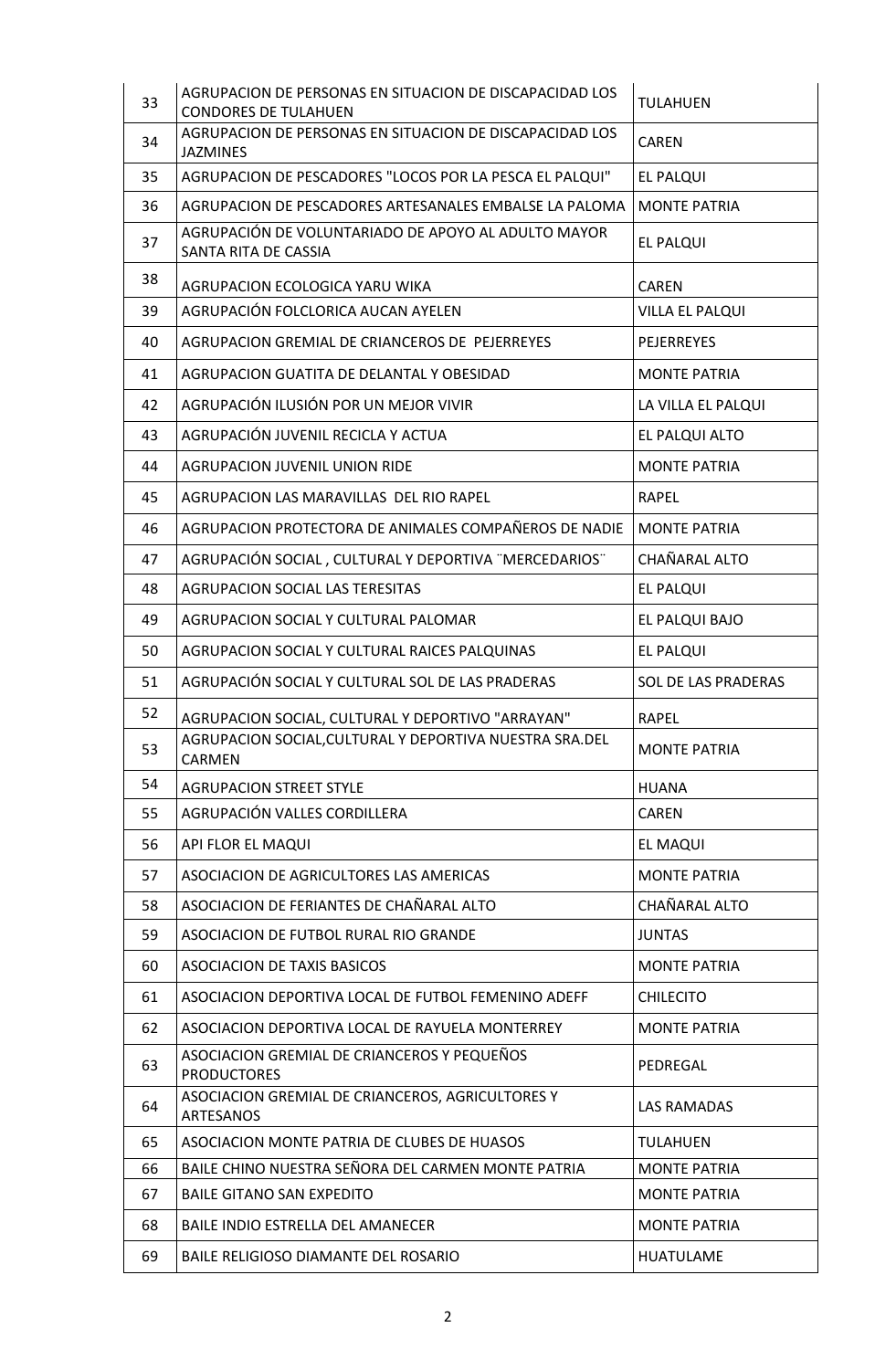| 70  | BAILE RELIGIOSO ESTRELLA DEL TRANSITO                                                | EL PALQUI BAJO                    |
|-----|--------------------------------------------------------------------------------------|-----------------------------------|
| 71  | BAILE RELIGIOSO HUASADA NUESTRA SEÑORA DE POMPELLA                                   | <b>HACIENDA LOS MOLLES</b>        |
| 72  | BAILE RELIGIOSO JUAN PABLO II DE RAPEL                                               | <b>RAPEL</b>                      |
| 73  | BAILE RELIGIOSO LOS COMANCHES DEL TRANSITO                                           | VILLA EL PALQUI                   |
| 74  | BAILE RELIGIOSO SAMBOS DEL ROSARIO                                                   | <b>HIGUERAS DE RAPEL</b>          |
| 75  | BRIGADA JUVENIL SAMUEL NAVEA                                                         | VILLA EL PALQUI                   |
| 76  | CANCHA DE CARRERA LA PULPICANA                                                       | PULPICA ALTO                      |
| 77  | CENTRO GENERAL DE PADRES Y APODERADOS COLEGIO CERRO<br><b>GUAYAQUIL</b>              | <b>MONTE PATRIA</b>               |
| 78  | CENTRO GENERAL DE PADRES Y APODERADOS COLEGIO LA VILLA<br>EL PALQUI                  | <b>MONTE PATRIA</b>               |
| 79  | CENTRO GENERAL DE PADRES Y APODERADOS COLEGIO MASTTAY                                | <b>FLOR DEL VALLE</b>             |
| 80  | CENTRO GENERAL DE PADRES Y APODERADOS COLEGIO RIO<br><b>GRANDE</b>                   | <b>CAREN</b>                      |
| 81  | CENTRO GENERAL DE PADRES Y APODERADOS ESCUELA<br>ALEJANDRO CHELEN ROJAS              | CHAÑARAL ALTO                     |
| 82  | CENTRO GENERAL DE PADRES Y APODERADOS ESCUELA CHILECITO                              | <b>CHILECITO</b>                  |
| 83  | CENTRO GENERAL DE PADRES Y APODERADOS ESCUELA<br><b>CONCENTRACION FRONTERIZA</b>     | <b>TULAHUEN</b>                   |
| 84  | CENTRO GENERAL DE PADRES Y APODERADOS ESCUELA EL PALQUI                              | EL PALQUI                         |
| 85  | CENTRO GENERAL DE PADRES Y APODERADOS ESCUELA<br>ESPERANZA                           | <b>HUANA</b>                      |
| 86  | CENTRO GENERAL DE PADRES Y APODERADOS ESCUELA FLOR DEL<br>VALLE                      | <b>FLOR DEL VALLE</b>             |
| 87  | CENTRO GENERAL DE PADRES Y APODERADOS JARDIN INFANTIL<br><b>COLOSITO</b>             | EL PALQUI BAJO                    |
| 88  | CENTRO GENERAL DE PADRES Y APODERADOS JARDIN INFANTIL<br><b>SAN MARTIN DE PORRES</b> | <b>MONTE PATRIA</b>               |
| 89  | CENTRO CATOLICO SAN SEBASTIAN                                                        | <b>LOS LAURELES</b>               |
| 90  | CENTRO DE MADRES SANTA TERESITA                                                      | EL MAQUI                          |
| 91  | CENTRO DE MUJERES ACTIVAS EL PALQUI BAJO                                             | EL PALQUI BAJO                    |
| 92  | CENTRO DE MUJERES EL COIPO                                                           | EL COIPO                          |
| 93  | CENTRO DE MUJERES ESPERANZA DE MUJER                                                 | VILLA EL PALQUI                   |
| 94  | CENTRO DE MUJERES JARDIN DE ROSAS EL PALQUI                                          | EL PALQUI                         |
| 95  | CENTRO DE MUJERES MIRANDO EL FUTURO                                                  | CHAÑARAL ALTO                     |
| 96  | CENTRO DE PADRES Y APODERADOS ESCUELA EL MAQUI                                       | EL MAQUI                          |
| 97  | CENTRO DE PADRES Y APODERADOS ESCUELA FRONTERA LAS<br><b>RAMADAS</b>                 | LAS RAMADAS DE<br><b>TULAHUEN</b> |
| 98  | CENTRO DE PADRES Y APODERADOS JARDIN INFANTIL<br>MONTAÑITAS                          | <b>CAREN</b>                      |
| 99  | CENTRO GENERAL DE PADRES Y APODERADOS ESCUELA NUEVA<br>ESPERANZA                     | <b>PEJERREYES</b>                 |
| 100 | CENTRO GENERAL DE PADRES Y APODERADOS ESCUELA SOL DE LAS<br><b>PRADERAS</b>          | <b>SOL DE LAS PRADERAS</b>        |
| 101 | CENTRO GENERAL DE PADRES Y APODERADOS ESCUELA SOL DEL<br>CUYANO G-21                 | EL CUYANO                         |
| 102 | CENTRO GENERAL DE PADRES Y APODERADOS JARDIN INFANTIL<br><b>PAMPANITO</b>            | VILLA EL PALQUI                   |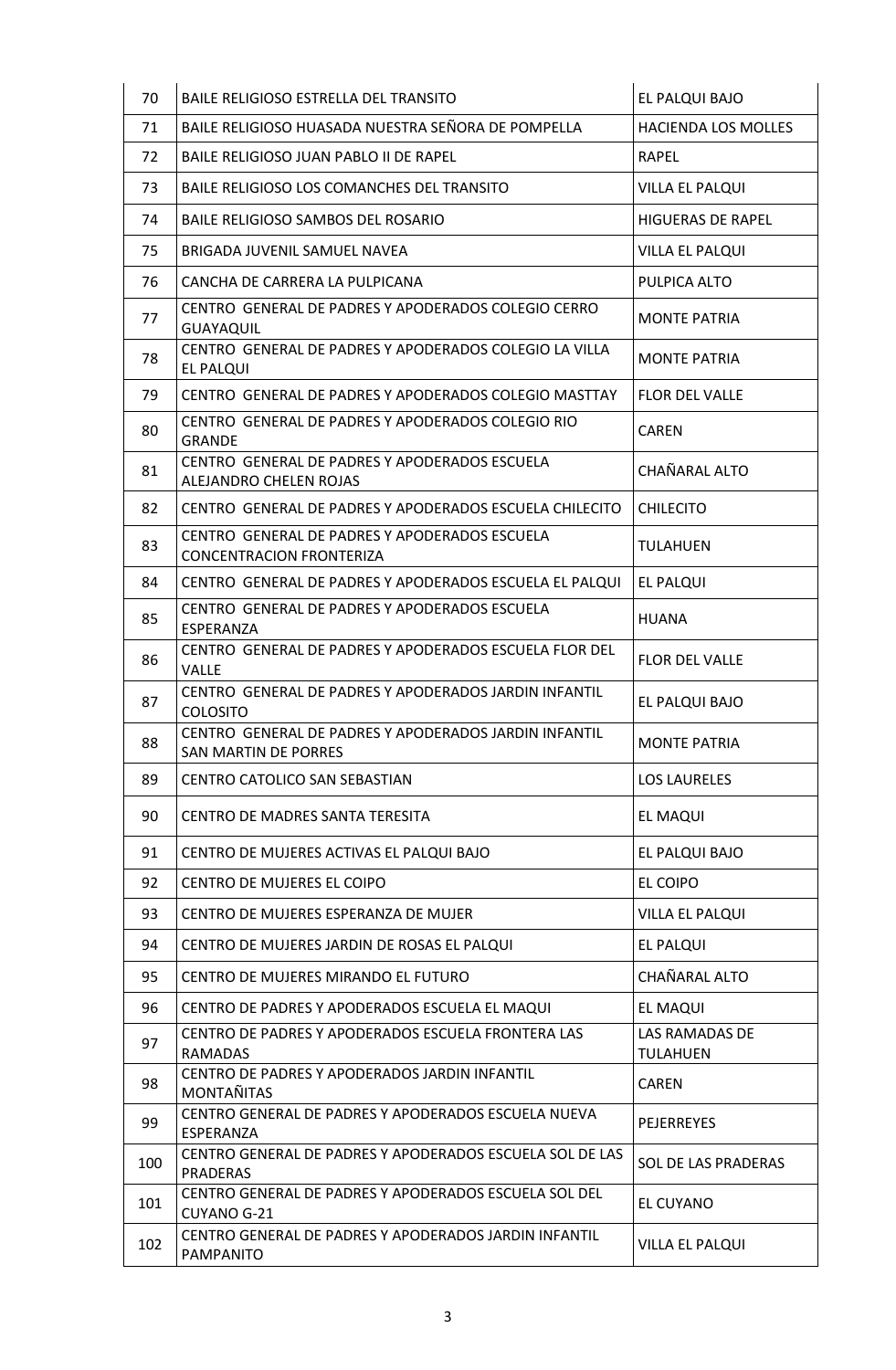| 103 | CIRCULO DE AMIGOS DE LA ACADEMIA DE FUTBOL MUNICIPAL EL<br>PALQUI      | EL PALQUI                  |
|-----|------------------------------------------------------------------------|----------------------------|
| 104 | <b>CIRCULO VIÑACHISKCAS</b>                                            | <b>MONTE PATRIA</b>        |
| 105 | <b>CLUB DE HUASOS MANANTIAL</b>                                        | <b>LOS MORALES</b>         |
| 106 | CLUB ADULTO MAYOR PADRE LUIS HIDALGO BARRERA                           | <b>CAREN</b>               |
| 107 | CLUB ADULTO MAYOR CORAZÓN DE JESUS                                     | VILLA EL PALQUI            |
| 108 | <b>CLUB ADULTO MAYOR CRISTO REY</b>                                    | HACIENDA VALDIVIA          |
| 109 | CLUB ADULTO MAYOR EL BUEN SENDERO                                      | <b>PEJERREYES</b>          |
| 110 | CLUB ADULTO MAYOR FLOR DEL PALQUI                                      | EL PALQUI BAJO             |
| 111 | <b>CLUB ADULTO MAYOR FLOR Y PAZ</b>                                    | <b>JUNTAS</b>              |
| 112 | CLUB ADULTO MAYOR JUAN PABLO II                                        | <b>COLLIGUAY ALTO</b>      |
| 113 | CLUB ADULTO MAYOR LAS AÑAÑUCAS DE CHAGUARAL                            | CHAGUARAL                  |
| 114 | CLUB ADULTO MAYOR LAS MARAVILLAS                                       | LAS MOLLACAS               |
| 115 | <b>CLUB ADULTO MAYOR LOS INVENCIBLES</b>                               | <b>MONTE PATRIA</b>        |
| 116 | CLUB ADULTO MAYOR NUEVO AMANECER                                       | <b>HUATULAME</b>           |
| 117 | CLUB ADULTO MAYOR SAN JOSE OBRERO                                      | <b>LOS TAPIAS</b>          |
| 118 | CLUB ADULTO MAYOR Y ENFERMOS CRONICOS NUEVO RENACER                    | <b>LOS MORALES</b>         |
| 119 | CLUB AMIGOS DE LA SALUD CENCAR                                         | <b>MONTE PATRIA</b>        |
| 120 | CLUB DE ADULTO LUZ DE LA VIDA                                          | <b>BELLAVISTA DE CAREN</b> |
| 121 | CLUB DE ADULTO MAYOR EL TESORO DE EL TAYAN                             | EL TAYAN DE TULAHUEN       |
| 122 | CLUB DE ADULTO MAYOR JUANA CABRERA RIVERA                              | <b>HUANA</b>               |
| 123 | CLUB DE ADULTO MAYOR JUANA ORQUERA GONZALEZ                            | <b>MONTE PATRIA</b>        |
| 124 | CLUB DE ADULTO MAYOR LA ALEGRIA DE VIVIR                               | CH. ALTO                   |
| 125 | CLUB DE ADULTO MAYOR LA AURORA DE MIALQUI                              | <b>MIALQUI</b>             |
| 126 | CLUB DE ADULTO MAYOR LABRADORES DE SAN ISIDRO                          | <b>MONTE PATRIA</b>        |
| 127 | CLUB DE ADULTO MAYOR LAS AMAPOLAS                                      | <b>TULAHUEN</b>            |
| 128 | CLUB DE ADULTO MAYOR LAS TERMAS DE PANGUESILLO                         | PANGUESILLO                |
| 129 | CLUB DE ADULTO MAYOR LOS CAMINOS DE LA VIDA LA CISTERNA                | LA CISTERNA                |
| 130 | CLUB DE ADULTO MAYOR LOS CLONQUIS RENACER EN VERANO                    | LOS CLONQUIS               |
| 131 | CLUB DE ADULTO MAYOR PADRE ALBERTO HURTADO I DE MONTE<br><b>PATRIA</b> | <b>MONTE PATRIA</b>        |
| 132 | CLUB DE ADULTO MAYOR PEDRO TAPÍA RAMOS                                 | PULPICA ALTO               |
| 133 | CLUB DE ADULTO MAYOR RAYITO DE TERNURA                                 | <b>HUATULAME</b>           |
| 134 | CLUB DE ADULTO MAYOR RENACER DEL PERALITO                              | <b>MONTE PATRIA</b>        |
| 135 | CLUB DE ADULTO MAYOR SANTA BERNARDITA                                  | <b>TULAHUEN</b>            |
| 136 | CLUB DE ADULTO MAYOR SANTA MARIA DEL VALLE                             | <b>FLOR DEL VALLE</b>      |
| 137 | CLUB DE ADULTO MAYOR SANTA TERESITA DE MIALQUI                         | <b>MIALQUI</b>             |
| 138 | CLUB DE ADULTO MAYOR SANTO DOMINGO DE CERRILLOS DE<br><b>RAPEL</b>     | <b>CERRILLOS DE RAPEL</b>  |
| 139 | CLUB DE ADULTO MAYOR VISTA HERMOSA                                     | <b>MONTE PATRIA</b>        |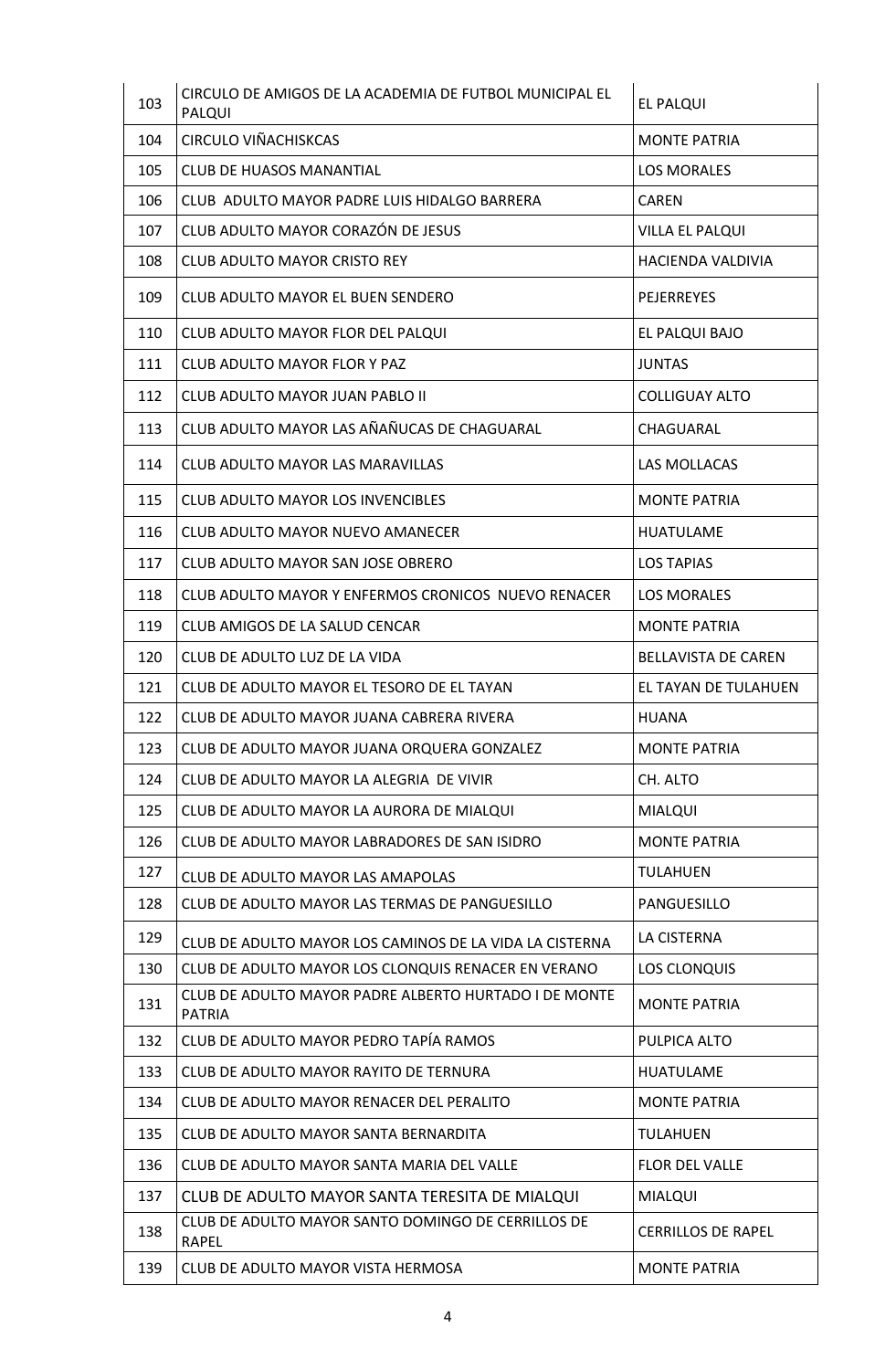| 140 | CLUB DE ADULTO MAYOR Y CRONICOS VIDA PARA TODOS                           | <b>MONTE PATRIA</b>       |
|-----|---------------------------------------------------------------------------|---------------------------|
| 141 | CLUB DE ADULTO MAYOR Y PACIENTE CRONICOS LUZ Y PAZ DE<br><b>CHILECITO</b> | <b>CHILECITO</b>          |
| 142 | CLUB DE CARRERAS A LA CHILENA RIO GRANDE DE TULAHUEN                      | <b>TULAHUEN</b>           |
| 143 | CLUB DE HUASOS TULAHUEN                                                   | <b>TULAHUEN</b>           |
| 144 | CLUB DE HUASOS DE CARCAMO                                                 | CARCAMO                   |
| 145 | CLUB DE HUASOS EL PALQUI                                                  | EL PALQUI BAJO            |
| 146 | <b>CLUB DE HUASOS LAS RAMADAS</b>                                         | LAS RAMADAS               |
| 147 | CLUB DE HUASOS LOS RIELES DE HUATULAME                                    | <b>HUATULAME</b>          |
| 148 | CLUB DE HUASOS MONTE PATRIA                                               | <b>FLOR DEL VALLE</b>     |
| 149 | CLUB DE HUASOS PADRE ALBERTO HURTADO                                      | HACIENDA LOS MOLLES       |
| 150 | <b>CLUB DE HUASOS PAMPA GRANDE</b>                                        | <b>PAMPA GRANDE</b>       |
| 151 | CLUB DE HUASOS RIO MOSTAZAL                                               | PEDREGAL                  |
| 152 | CLUB DE PESCA Y CAZA LOS TRICAHUES DEL GUAYAQUIL                          | <b>MONTE PATRIA</b>       |
| 153 | CLUB DE RAYUELA ESTRELLA EL MATTA                                         | <b>MONTE PATRIA</b>       |
| 154 | CLUB DE RAYUELA LOS ESPINOS                                               | VILLA EL PALQUI           |
| 155 | <b>CLUB DE RAYUELA LOS HEROES</b>                                         | EL PALQUI BAJO            |
| 156 | <b>CLUB DE RAYUELA LOS LIDER</b>                                          | <b>MONTE PATRIA</b>       |
| 157 | CLUB DE RAYUELA VERDE MAR                                                 | <b>HUANA</b>              |
| 158 | CLUB DE RAYUELA Y DOMINO CERRILLO DE RAPEL                                | <b>CERRILLOS DE RAPEL</b> |
| 159 | CLUB DE RAYUELA Y DOMINO WANDERS                                          | <b>MONTE PATRIA</b>       |
| 160 | CLUB DEL ADULTO MAYOR AMOR Y ESPERANZA                                    | <b>SEMITA</b>             |
| 161 | CLUB DEL ADULTO MAYOR ARMANDO TAPIA                                       | CHAÑARAL DE CAREN         |
| 162 | CLUB DEL ADULTO MAYOR BUENA ESPERANZA                                     | <b>HIGUERAS DE RAPEL</b>  |
| 163 | CLUB DEL ADULTO MAYOR CAMPANITAS DE RAPEL                                 | RAPEL                     |
| 164 | CLUB DEL ADULTO MAYOR EL PROGRESO                                         | EL COIPO                  |
| 165 | CLUB DEL ADULTO MAYOR LOS SIETE ABUELITOS                                 | LAS RAMADAS               |
| 166 | CLUB DEL ADULTO MAYOR NUEVO AMANECER DE PEDREGAL                          | PEDREGAL                  |
| 167 | CLUB DEL ADULTO MAYOR PADRE ALBERTO HURTADO                               | <b>CAREN</b>              |
| 168 | CLUB DEL ADULTO MAYOR RAUL SILVA HENRIQUEZ                                | EL MAQUI                  |
| 169 | CLUB DEL ADULTO MAYOR Y PACIENTES CRONICOS DESPERTAR                      | CHAÑARAL ALTO             |
| 170 | <b>CLUB DEPORTIVO ANDES</b>                                               | CHAÑARAL DE CAREN         |
| 171 | <b>CLUB DEPORTIVO ANGAMOS</b>                                             | PALOS QUEMADOS            |
| 172 | CLUB DEPORTIVO ARCO IRIS COLLIGUAY ALTO                                   | <b>COLLIGUAY ALTO</b>     |
| 173 | <b>CLUB DEPORTIVO ATAHUALPA</b>                                           | LOS ROJAS                 |
| 174 | CLUB DEPORTIVO ATLETICO MINEIRO                                           | <b>MONTE PATRIA</b>       |
| 175 | CLUB DEPORTIVO ATLETICO PALESTINO                                         | EL PALQUI BAJO            |
| 176 | <b>CLUB DEPORTIVO CAMERUN</b>                                             | <b>TOME BAJO</b>          |
| 177 | CLUB DEPORTIVO CONDOR DE MIALQUI                                          | MIALQUI                   |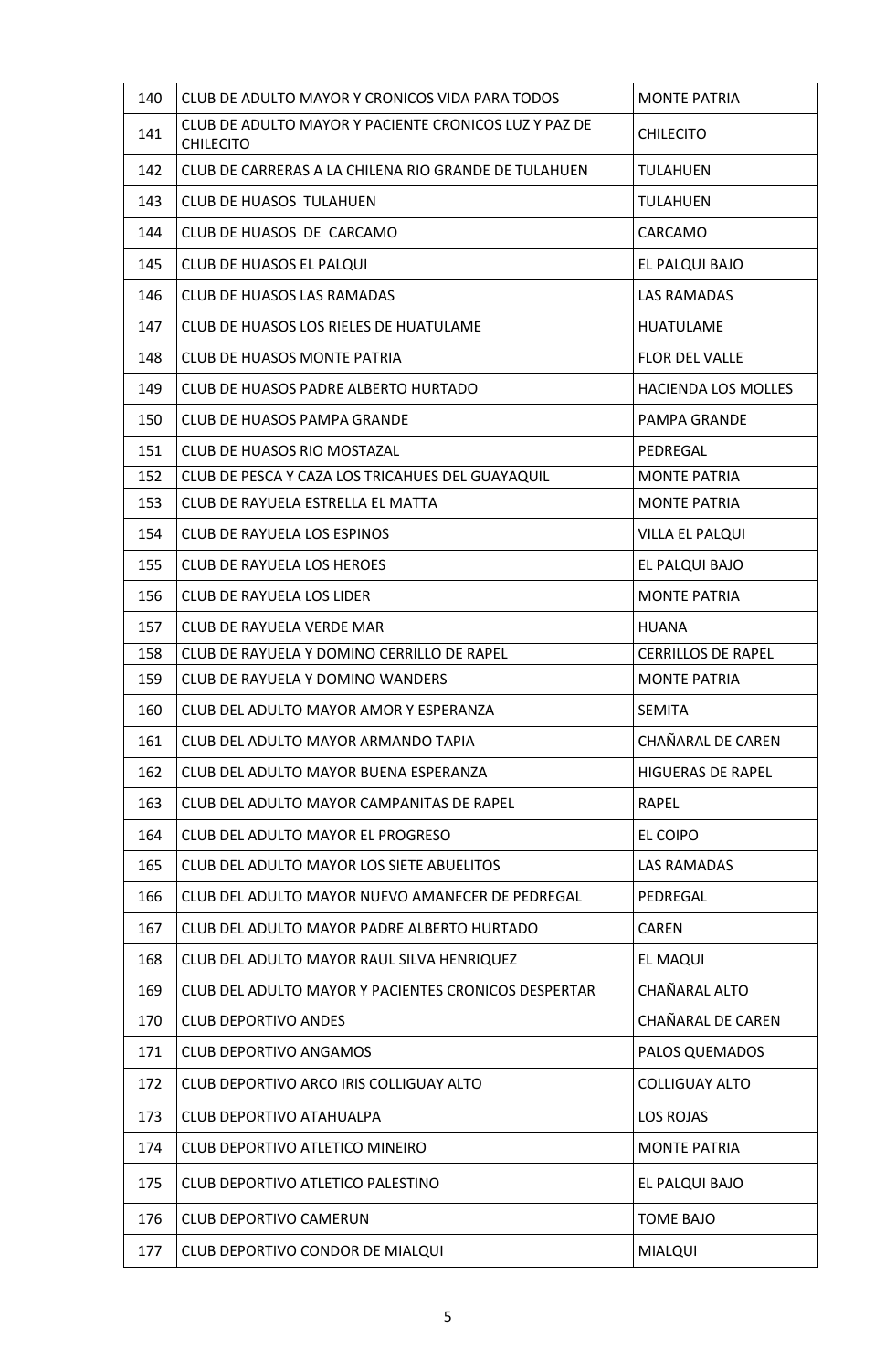| 178 | CLUB DEPORTIVO CORRE VUELA                             | EL PALQUI BAJO                   |
|-----|--------------------------------------------------------|----------------------------------|
| 179 | CLUB DEPORTIVO COSMOS                                  | <b>HUATULAME</b>                 |
| 180 | CLUB DEPORTIVO CRUZ AZUL                               | <b>VARILLAR</b>                  |
| 181 | CLUB DEPORTIVO CULTURAL Y SOCIAL BENEDICTO KOCIAN      | <b>MONTE PATRIA</b>              |
| 182 | CLUB DEPORTIVO EL CHILENO                              | <b>CHILECITO</b>                 |
| 183 | <b>CLUB DEPORTIVO EL PAMPINO</b>                       | PAMPA GRANDE                     |
| 184 | <b>CLUB DEPORTIVO ESPARTA</b>                          | <b>HUATULAME</b>                 |
| 185 | CLUB DEPORTIVO ESTRELLA EL COIPO                       | EL COIPO                         |
| 186 | CLUB DEPORTIVO ESTRELLA AZUL                           | PEDREGAL                         |
| 187 | CLUB DEPORTIVO ESTRELLA DE ORO                         | <b>LOS TAPIAS</b>                |
| 188 | CLUB DEPORTIVO ESTRELLA DEL CHAGUAL                    | EL CHAGUAL DE<br><b>TULAHUEN</b> |
| 189 | CLUB DEPORTIVO ESTRELLA EL PALQUI                      | EL PALQUI                        |
| 190 | CLUB DEPORTIVO FUNDO CARRETON                          | <b>CARRETON</b>                  |
| 191 | CLUB DEPORTIVO HALCONES DE PIEDRAS BONITAS             | <b>MONTE PATRIA</b>              |
| 192 | <b>CLUB DEPORTIVO INDEPENDIENTE</b>                    | CHAÑARAL ALTO                    |
| 193 | CLUB DEPORTIVO JUVENTUDES DE SEMITA                    | <b>SEMITA</b>                    |
| 194 | CLUB DEPORTIVO LOS MORALES                             | <b>LOS MORALES</b>               |
| 195 | <b>CLUB DEPORTIVO LUSITANIA</b>                        | EL TOME ALTO                     |
| 196 | CLUB DEPORTIVO LUSITANIA                               | <b>JUNTAS</b>                    |
| 197 | CLUB DEPORTIVO NORTE VERDE LAS MOLLACAS                | <b>LAS MOLLACAS</b>              |
| 198 | <b>CLUB DEPORTIVO O'HIGGINS</b>                        | <b>EL PALQUI</b>                 |
| 199 | CLUB DEPORTIVO OLIMPIA                                 | <b>PEJERREYES</b>                |
| 200 | <b>CLUB DEPORTIVO PEÑAROL</b>                          | PEDREGAL DE RAPEL                |
| 201 | CLUB DEPORTIVO PROFESORES DE MONTE PATRIA              | <b>MONTE PATRIA</b>              |
| 202 | <b>CLUB DEPORTIVO RACING</b>                           | EL PALQUI                        |
| 203 | CLUB DEPORTIVO SAN ENRIQUE                             | <b>HIGUERA DE RAPEL</b>          |
| 204 | CLUB DEPORTIVO SOCIAL RAMA FEMENINA ESTRELLA EL PALQUI | <b>EL PALQUI</b>                 |
| 205 | CLUB DEPORTIVO SOCIAL Y CULTURAL AKIRA KATO            | <b>MONTE PATRIA</b>              |
| 206 | CLUB DEPORTIVO SOCIAL Y CULTURAL CONDOR DE MACANO      | EL MACANO TULAHUEN               |
| 207 | <b>CLUB DEPORTIVO SOL DEL LIMARI</b>                   | <b>CAREN</b>                     |
| 208 | CLUB DEPORTIVO TAYAN UNIDO                             | EL TAYAN DE TULAHUEN             |
| 209 | <b>CLUB DEPORTIVO TWISTER</b>                          | VILLA EL PALQUI                  |
| 210 | CLUB DEPORTIVO UNION BUENOS MUCHACHOS                  | <b>MONTE PATRIA</b>              |
| 211 | CLUB DEPORTIVO UNION CATOLICA                          | <b>CERRILLOS DE RAPEL</b>        |
| 212 | <b>CLUB DEPORTIVO UNION CONDOR</b>                     | <b>EL PALQUI</b>                 |
| 213 | CLUB DEPORTIVO UNION EL VALLE                          | <b>COLLIGUAY BAJO</b>            |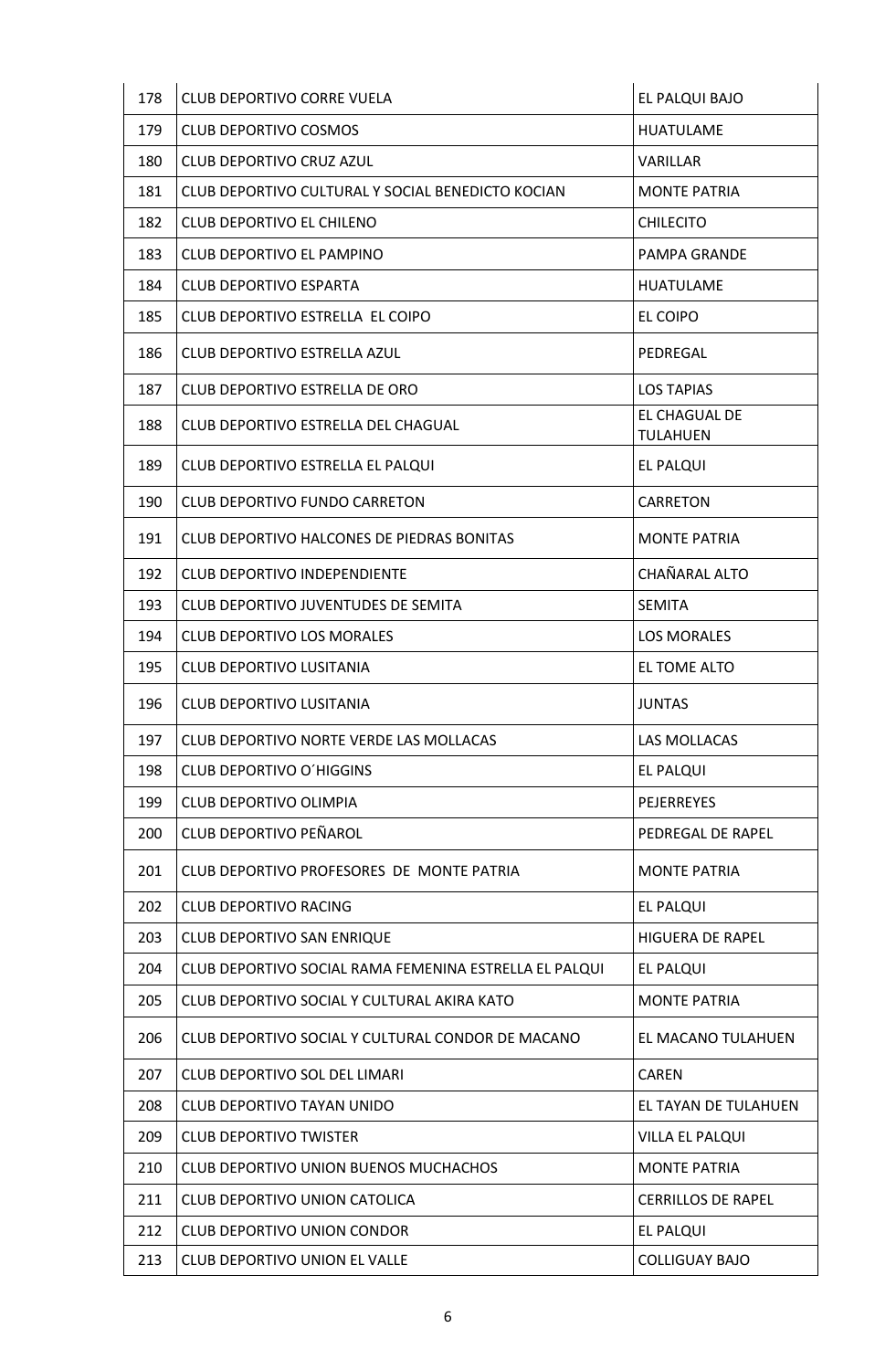| 214 | <b>CLUB DEPORTIVO UNION FRONTERA</b>                                | EL PALOMO                         |
|-----|---------------------------------------------------------------------|-----------------------------------|
| 215 | <b>CLUB DEPORTIVO UNION HUANA</b>                                   | <b>HUANA</b>                      |
| 216 | CLUB DEPORTIVO UNION PANGUESILLO                                    | PANGUESILLO                       |
| 217 | CLUB DEPORTIVO UNION VALDIVIA                                       | HACIENDA VALDIVIA                 |
| 218 | CLUB DEPORTIVO UNION VISTA HERMOSA                                  | <b>MONTE PATRIA</b>               |
| 219 | <b>CLUB DEPORTIVO UNION WANDER</b>                                  | <b>MONTE PATRIA</b>               |
| 220 | CLUB DEPORTIVO UNIÓN WANDERS FEMENINO                               | <b>MONTE PATRIA</b>               |
| 221 | <b>CLUB DEPORTIVO VEGAS VERDES</b>                                  | <b>MONTE PATRIA</b>               |
| 222 | <b>CLUB DEPORTIVO VIDA Y OBRA</b>                                   | LOS ANGELES DE RAPEL              |
| 223 | CLUB DEPORTIVO Y SOCIAL DE CICLIMO LUINCARA                         | EL PALQUI                         |
| 224 | <b>CLUB DEPOTIVO UNION FRONTERA</b>                                 | LAS RAMADAS DE<br><b>TULAHUEN</b> |
| 225 | CLUB ENDURO EL PALQUI                                               | EL PALQUI                         |
| 226 | <b>CLUB FEMENINO CARRETONES</b>                                     | <b>CARRETONES</b>                 |
| 227 | CLUB SOCIAL Y DEPORTIVO TAEKWONDO TAURUS MONTE PATRIA               | <b>MONTE PATRIA</b>               |
| 228 | COMITÉ COMUNAL DE NAVIDAD                                           | <b>MONTE PATRIA</b>               |
| 229 | COMITÉ DE ADELANTO HACIENDA MAL PASO                                | <b>MONTE PATRIA</b>               |
| 230 | COMITÉ DE ADELANTO POBLACIÓN SANTA BERNARDITA                       | PEDREGAL                          |
| 231 | COMITÉ DE ADELANTO VILLA RENACER                                    | <b>JUNTAS</b>                     |
| 232 | COMITÉ DE AGRICULTORES SIN TIERRA                                   | EL PALQUI BAJO                    |
| 233 | COMITÉ DE AGUA DE RIEGO FLOR DEL VALLE BAJO                         | <b>FLOR DEL VALLE</b>             |
| 234 | COMITÉ DE AGUA POTABLE LOS ROJAS                                    | <b>LOS ROJAS</b>                  |
| 235 | COMITÉ DE AGUA POTABLE RURAL HACIENDA LOS MOLLES                    | HACIENDA LOS MOLLES               |
| 236 | COMITÉ DE AGUA POTABLE RURAL BELLAVISTA DE CAREN                    | <b>BELLAVISTA DE CAREN</b>        |
| 237 | COMITÉ DE AGUA POTABLE RURAL CAREN                                  | <b>CAREN</b>                      |
| 238 | COMITÉ DE AGUA POTABLE RURAL CERRILLOS DE RAPEL                     | <b>CERRILLOS DE RAPEL</b>         |
| 239 | COMITÉ DE AGUA POTABLE RURAL CHAÑARAL DE CAREN                      | CHAÑARAL DE CAREN                 |
| 240 | COMITÉ DE AGUA POTABLE RURAL CHILECITO - MIALQUI                    | <b>CHILECITO</b>                  |
| 241 | COMITÉ DE AGUA POTABLE RURAL COLLIGUAY                              | <b>COLLIGUAY ALTO</b>             |
| 242 | COMITÉ DE AGUA POTABLE RURAL EL COIPO                               | <b>EL COIPO</b>                   |
| 243 | COMITÉ DE AGUA POTABLE RURAL EL MAITEN                              | <b>EL MAITEN</b>                  |
| 244 | COMITÉ DE AGUA POTABLE RURAL EL MAQUI - PAMPA GRANDE                | EL MAQUI                          |
| 245 | COMITÉ DE AGUA POTABLE RURAL EL PEÑON DE SEMITA                     | EL PEÑON DE SEMITA                |
| 246 | COMITÉ DE AGUA POTABLE RURAL EL TOME ALTO                           | EL TOME ALTO                      |
| 247 | COMITÉ DE AGUA POTABLE RURAL EL TOME BAJO- PALOS<br><b>QUEMADOS</b> | <b>EL TOME</b>                    |
| 248 | COMITÉ DE AGUA POTABLE RURAL FLOR DEL VALLE - AGUA CHICA            | FLOR DEL VALLE BAJO               |
| 249 | COMITÉ DE AGUA POTABLE RURAL HUATULAME                              | <b>HUATULAME</b>                  |
| 250 | COMITÉ DE AGUA POTABLE RURAL JUNTAS DOS RIOS                        | <b>JUNTAS</b>                     |
| 251 | COMITÉ DE AGUA POTABLE RURAL LAS MOLLACAS                           | LAS MOLLACAS                      |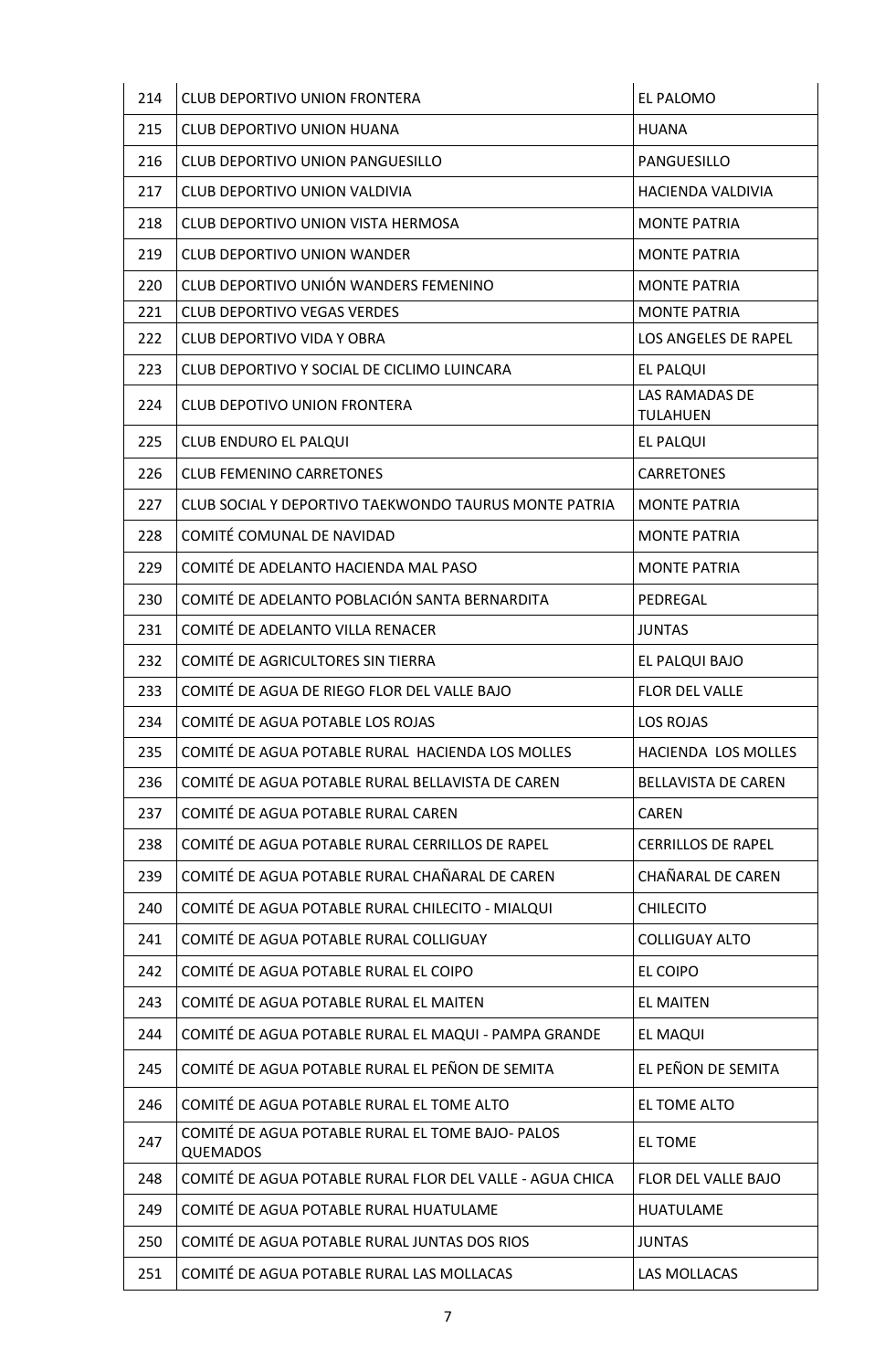| 252 | COMITÉ DE AGUA POTABLE RURAL LAS RAMADAS - PEJERREYES                    | <b>LAS RAMADAS</b>        |
|-----|--------------------------------------------------------------------------|---------------------------|
| 253 | COMITÉ DE AGUA POTABLE RURAL LOS CLONQUIS                                | LOS CLONQUIS              |
| 254 | COMITÉ DE AGUA POTABLE RURAL LOS MORALES                                 | <b>LOS MORALES</b>        |
| 255 | COMITÉ DE AGUA POTABLE RURAL LOS TAPIAS                                  | <b>LOS TAPIAS</b>         |
| 256 | COMITÉ DE AGUA POTABLE RURAL PANGUESILLO                                 | PANGUESILLO               |
| 257 | COMITÉ DE AGUA POTABLE RURAL PEDREGAL                                    | PEDREGAL                  |
| 258 | COMITÉ DE AGUA POTABLE RURAL RAPEL                                       | <b>RAPEL</b>              |
| 259 | COMITÉ DE AGUA POTABLE RURAL SEMITA                                      | <b>SEMITA</b>             |
| 260 | COMITÉ DE AGUA POTABLE RURAL SOL DE LAS PRADERAS                         | SOL DE LAS PRADERAS       |
| 261 | COMITÉ DE AGUA POTABLE RURAL TRANQUITA                                   | LA TRANQUITA              |
| 262 | COMITÉ DE AGUA POTABLE RURAL TULAHUEN                                    | <b>TULAHUEN</b>           |
| 263 | COMITÉ DE AGUA POTABLE RURAL VADO HONDO-BARRANCO                         | VADO HONDO                |
| 264 | COMITÉ DE CARRERA A LA CHILENA LOS SAUCES                                | EL TAYAN DE TULAHUEN      |
| 265 | COMITÉ DE CARRERAS A LA CHILENA EL MORRO DE PEJERREYES                   | <b>PEJERREYES</b>         |
| 266 | COMITÉ DE CRIANCEROS FAMILIA CAPRINA                                     | FLOR DEL VALLE            |
| 267 | COMITÉ DE CRIANCEROS LOS AVENTUREROS                                     | <b>EL PALQUI</b>          |
| 268 | COMITÉ DE DEFENSA DE TODOS LOS RIOS                                      | <b>TULAHUEN</b>           |
| 269 | COMITÉ DE DESARROLLO VECINAL POBLACIÓN PADRE HURTADO                     | <b>CERRILLOS DE RAPEL</b> |
| 270 | COMITÉ DE EMERGENCIA HUATULAME                                           | <b>HUATULAME</b>          |
| 271 | COMITÉ DE MEJORAMIENTO CARDENAL SILVA HENRIQUEZ                          | <b>EL PALQUI</b>          |
| 272 | COMITÉ DE MEJORAMIENTO EL PROGRESO RAPEL                                 | <b>RAPEL</b>              |
| 273 | COMITÉ DE NAVIDAD LAS ESTRELLAS                                          | EL TAYAN DE TULAHUEN      |
| 274 | COMITÉ DE PAVIMENTACIÓN PARTICIPATIVA CALLE SECTOR LINEA                 | EL PALQUI BAJO            |
| 275 | COMITÉ DE PRO ADELANTO POBLACION LAS REPRESAS                            | EL PALQUI                 |
| 276 | COMITÉ DE PROMOCION DE LA SALUD AGRUPACION SIGLO XXI DE<br><b>SEMITA</b> | <b>SEMITA</b>             |
| 277 | COMITÉ DESARROLLO VECINAL SANTA TERESITA                                 | <b>CHILECITO</b>          |
| 278 | COMITÉ INDEPENDIENTE EL MAQUI                                            | <b>EL MAQUI</b>           |
| 279 | COMITÉ NAVIDEÑO MANITOS UNIDAS                                           | PEDREGAL DE RAPEL         |
| 280 | COMITÉ NUEVO AMANECER                                                    | EL PALQUI                 |
| 281 | COMITÉ PAVIMENTACION CERRO LA CRUZ                                       | <b>MONTE PATRIA</b>       |
| 282 | COMITÉ PRO - ADELANTO LA CISTERNA                                        | <b>TULAHUEN</b>           |
| 283 | COMITÉ PRO - CASA ESPERANZA JOVEN                                        | <b>HUATULAME</b>          |
| 284 | COMITÉ PRO - SITIO EL MIRADOR DE MACANO                                  | EL MACANO TULAHUEN        |
| 285 | COMITÉ PRO - SITIO PERALITO ANTIGUO                                      | <b>MONTE PATRIA</b>       |
| 286 | COMITÉ PRO ADELANTO CHAGUARAL ALTO                                       | <b>CHAGUARAL ALTA</b>     |
| 287 | COMITÉ PRO ADELANTO TODOS UNIDOS POR UN SUEÑO                            | <b>COLLIGUAY ALTO</b>     |
| 288 | COMITÉ PRO AGUA LA MUÑOZANA                                              | <b>MONTE PATRIA</b>       |
| 289 | COMITÉ PRO CASA ALTO LOS TAPIA                                           | <b>LOS TAPIAS</b>         |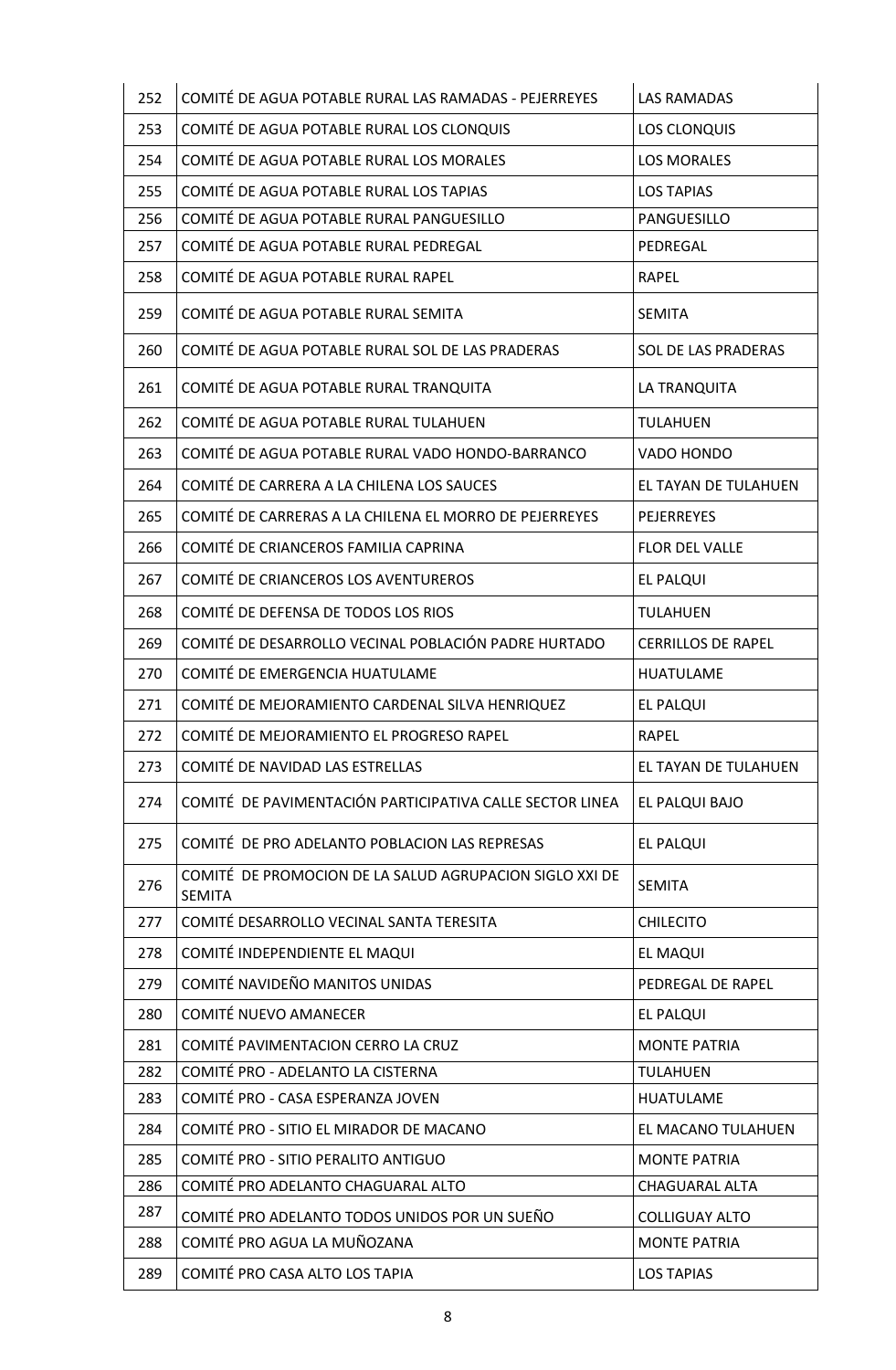| 290 | COMITÉ PRO CASA BRISAS DEL TIEMPO                    | EL TOME ALTO                     |
|-----|------------------------------------------------------|----------------------------------|
| 291 | COMITÉ PRO CASA EL LLANO Y LA CISTERNA NORTE         | LA CISTERNA                      |
| 292 | COMITÉ PRO CASA GABRIELA MISTRAL                     | EL PALQUI                        |
| 293 | COMITÉ PRO CASA NUESTRO SUEÑO                        | <b>MIALQUI</b>                   |
| 294 | COMITÉ PRO CASA VILLA EL PERAL                       | <b>TULAHUEN</b>                  |
| 295 | COMITÉ PRO CASA VILLA EL SOL                         | CHAÑARAL ALTO                    |
| 296 | COMITÉ PRO CASA VILLA LOS QUISCALES                  | PANGUESILLO                      |
| 297 | COMITÉ PRO PISO CARLOTA VILLALOBOS DEL CHAGUAL       | EL CHAGUAL DE<br><b>TULAHUEN</b> |
| 298 | COMITÉ PRO SITIO EL MIRADOR DEL PERAL DE TULAHUEN    | <b>TULAHUEN</b>                  |
| 299 | COMITÉ PRO SITIO ESTRELLA DORADA FLOR DEL VALLE BAJO | FLOR DEL VALLE BAJO              |
| 300 | COMITÉ PRO SITIO SANTA ANA                           | <b>CARRETONES</b>                |
| 301 | COMITÉ PRO-CASA TIERRA DE VALLES GENEROSOS           | <b>MONTE PATRIA</b>              |
| 302 | COMITÉ PRO-CASA ABEL ALONSO JULIO                    | EL TAYAN DE TULAHUEN             |
| 303 | COMITÉ PRO-CASA ADONAY                               | EL PALQUI                        |
| 304 | COMITÉ PRO-CASA COLLIGUAY ALTO                       | <b>COLLIGUAY ALTO</b>            |
| 305 | COMITÉ PRO-CASA EBEN-EZER MONTE PATRIA               | <b>MONTE PATRIA</b>              |
| 306 | COMITÉ PRO-CASA EL COIPO                             | EL COIPO                         |
| 307 | COMITÉ PRO-CASA EL MILAGRO                           | EL PALQUI                        |
| 308 | COMITÉ PRO-CASA ESPERANZA JUVENIL                    | EL PALQUI                        |
| 309 | COMITÉ PRO-CASA FLOR DE HIGUERA                      | <b>HIGUERAS DE RAPEL</b>         |
| 310 | COMITÉ PRO-CASA FRUTOS DEL VALLE                     | <b>CERRILLOS DE RAPEL</b>        |
| 311 | COMITÉ PRO-CASA GRAN ILUSION DE HACIENDA VALDIVIA    | HACIENDA VALDIVIA                |
| 312 | COMITÉ PRO-CASA LAS ROSAS                            | LAS MOLLACAS                     |
| 313 | COMITÉ PRO-CASA LOS PADRES                           | <b>CERRILLOS DE RAPEL</b>        |
| 314 | COMITÉ PRO-CASA LUIS FARIAS DE RAPEL                 | <b>RAPEL</b>                     |
| 315 | COMITÉ PRO-CASA MUNDO JOVEN                          | <b>EL PALQUI</b>                 |
| 316 | COMITÉ PRO-CASA MUNDO NUEVO TULAHUEN                 | MUNDO NUEVO<br><b>TULAHUEN</b>   |
| 317 | COMITÉ PRO-CASA NUEVO MILENIO                        | VILLA EL PALQUI                  |
| 318 | COMITÉ PRO-CASA PORVENIR                             | <b>HUANA</b>                     |
| 319 | COMITÉ PRO-CASA SANTA ANA                            | <b>CARRETONES</b>                |
| 320 | COMITÉ PRO-CASA VILLA BELEN                          | <b>MONTE PATRIA</b>              |
| 321 | COMITÉ PRO-CASA VILLA ESPERANZA                      | <b>CHILECITO</b>                 |
| 322 | COMITÉ PRODUCTIVO JARA O LAJA                        | <b>HUATULAME</b>                 |
| 323 | COMITÉ PRO-SITIO BELLAVISTA DE CAREN                 | <b>BELLAVISTA DE CAREN</b>       |
| 324 | COMITÉ SOCIAL CULTURAL Y DEPORTIVO LUZ NACIENTE      | EL PALQUI BAJO                   |
| 325 | COMITES PRO-CASA LO CASTILLO                         | PEDREGAL DE RAPEL                |
| 326 | CONSEJO CONSULTIVO POSTA DE HUATULAME                | <b>HUATULAME</b>                 |
| 327 | CONSEJO CONSULTIVO ALEJANDRO CHELEN ROJAS            | CHAÑARAL ALTO                    |